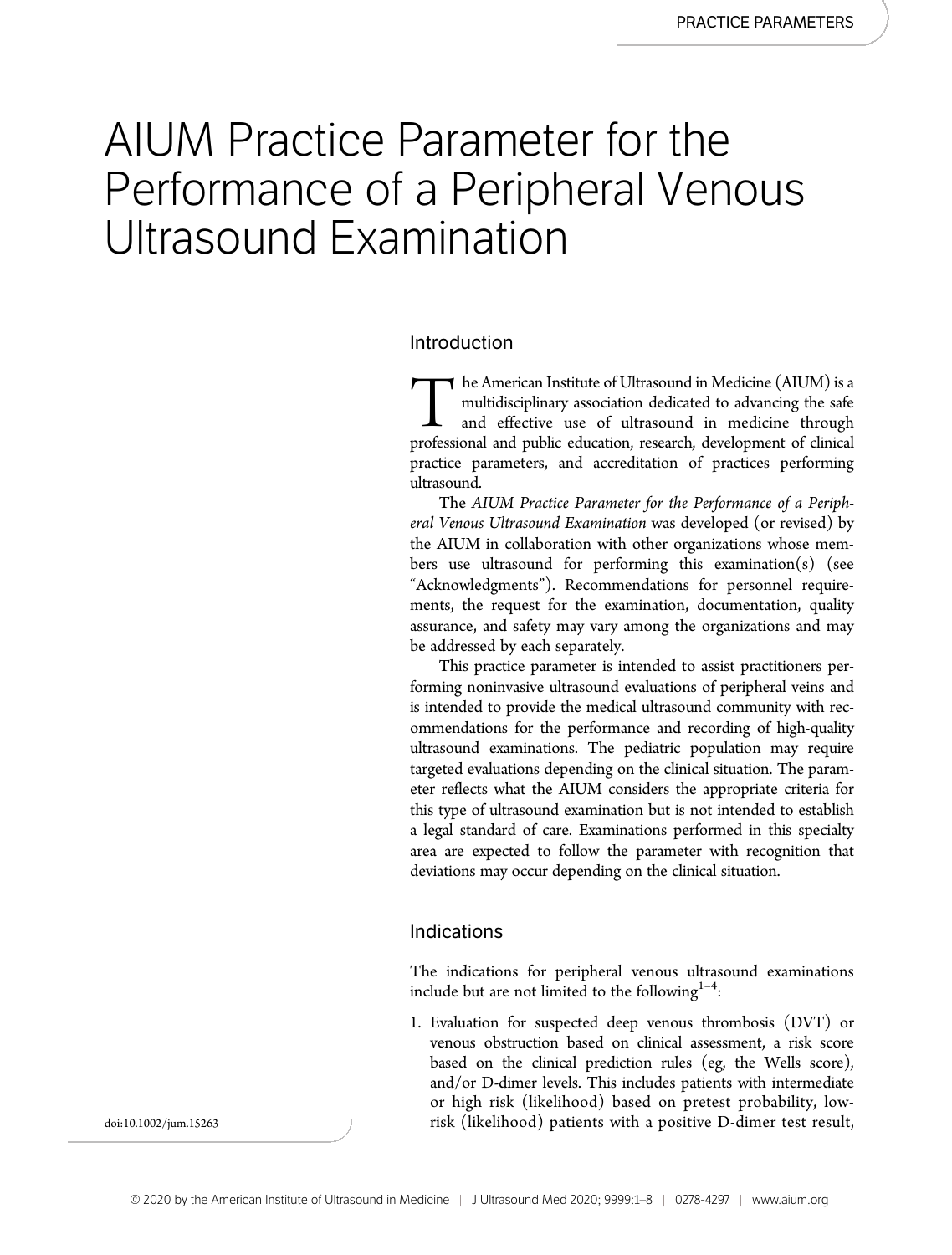patients with positive D-dimer test results, and patients whose pretest probability for DVT has not been evaluated.

- 2. Serial evaluation for DVT in some high-risk individuals (eg, based on the history, pretest probability, or persistent or worsening symptoms) whose initial examination results are negative for  $DVT$ .
- 3. Evaluation of patients with an iliocaval thrombus or occlusion or with asymmetric iliofemoral Doppler waveforms.<sup>6</sup>
- 4. Assessment of venous insufficiency, reflux, and varicosities.
- 5. Postprocedural assessment of venous ablation or other interventions.
- 6. Assessment of dialysis access.
- 7. Venous mapping before surgical procedures (see also the ACR–AIUM–SRU Practice Parameter for the Performance of Ultrasound Vascular Mapping for Preoperative Planning of Dialysis Access<sup>7</sup>).
- 8. Evaluation of veins before venous access.
- 9. Evaluation of a suspected or known vascular anomaly.
- 10. Repeated ultrasound at or near the end of anticoagulation is recommended to establish a new baseline and to determine whether scarring is present. $1,8$
- 11. Follow-up of patients with known calf (distal) DVT who are not being treated but are being monitored for progression.<sup>5</sup> If calf DVT is being followed and not treated, the first follow-up examination is usually at 5 to 7 days. $9$
- 12. Follow-up of patients with limited lower extremity evaluations when either the calf veins or portions of the thigh veins could not be imaged. In general, follow-up should be done within 5 to 7 days. $^{10,11}$
- 13. Follow-up of patients with suspected recurrent DVT and with equivocal findings. In general, follow-up should be done within 3 days and if still equivocal repeated at  $7$  to  $10 \text{ days.}^{12}$
- 14. Follow-up of patients with known venous thrombosis on therapy and who undergo a clinical change and where a change in the thrombus burden will alter treatment.<sup>13</sup>
- 15. To help determine the source of a known pulmonary embolism.
- 16. High-risk asymptomatic patients may undergo screening if the benefit of screening is warranted.

A limited study to assess the patency of the upper extremity veins to be used for catheter placement may be performed, especially in the setting of documented upper extremity DVT. If a thrombus is discovered, then a full examination should be performed unless otherwise requested by the clinician.

### Qualifications and Responsibilities of Personnel

Physicians interpreting or performing this type of ultrasound examination should meet the specified AIUM Training Guidelines in accordance with AIUM accreditation policies.

Sonographers performing the ultrasound examination should be appropriately credentialed in the specialty area in accordance with AIUM accreditation policies.

Physicians not personally performing the examination must provide supervision, as defined by the Centers for Medicare and Medicaid Services Code of Federal Regulations 42 CFR §410.32.

## Request for the Examination

The written or electronic request for an ultrasound examination must originate from a physician or other appropriately licensed health care provider or under the provider's direction. The clinical information provided should allow for the performance and interpretation of the appropriate ultrasound examination and should be consistent with relevant legal and local health care facility requirements.

# Specification of the Examination

The requesting health care provider should be encouraged to provide the pretest probability of acute DVT and/or the results of a D-dimer assay, if known.3,14,15

Note: The words proximal and distal refer to the relative distance from the attached end of the limb per Gray's Anatomy. For example, the proximal femoral vein is closer to the hip, and the distal femoral vein is closer to the knee. The longitudinal or long axis is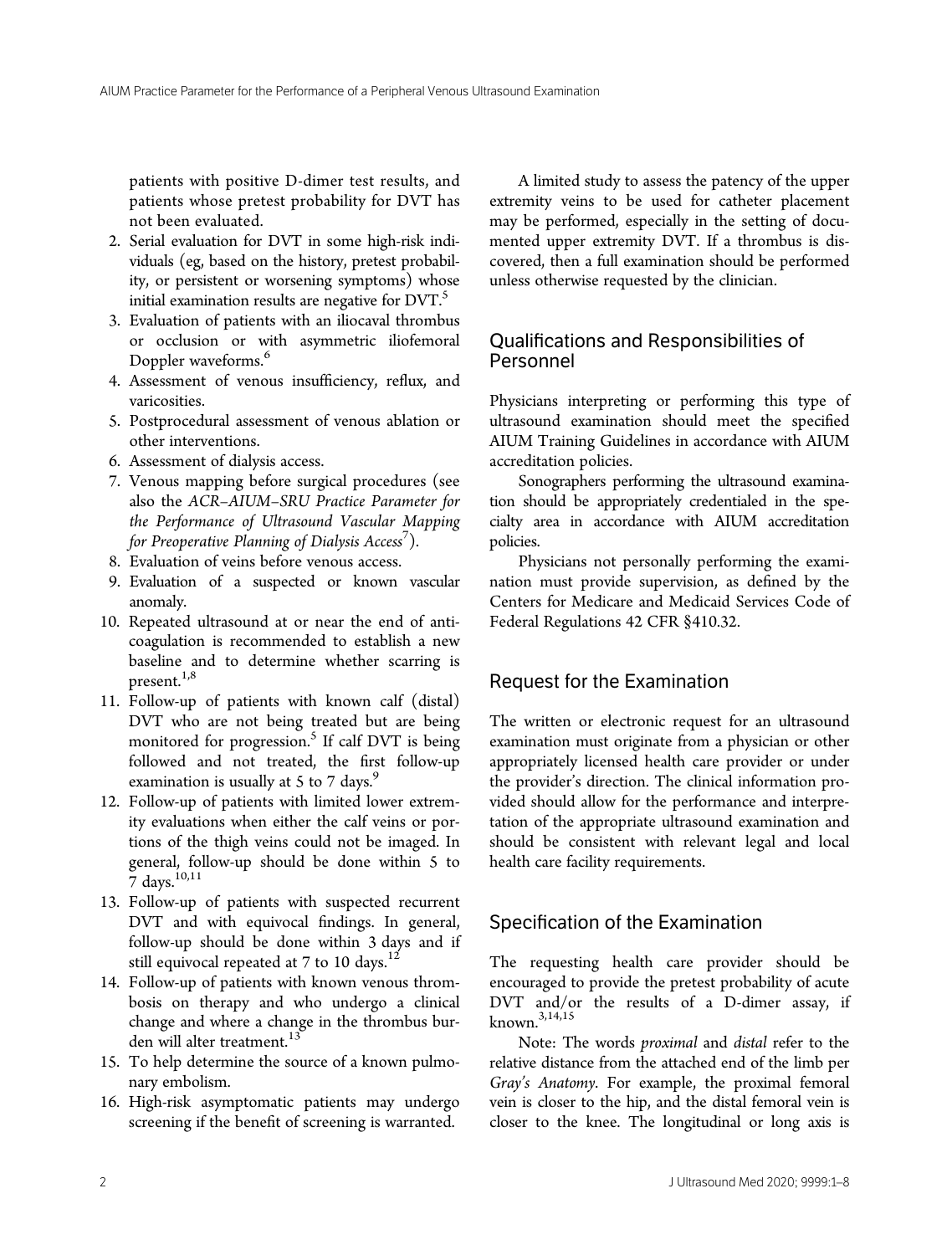parallel to or along the length of the vein. Transverse or short axis is perpendicular to the long axis of the vein. Compression can be documented by using cine clips or without and with compression images. "It is the consensus of the ACR's Economics Committee on Coding and Nomenclature and the ACR's Economics Committee of the Commission on Ultrasound that duplex codes should only be used when grayscale and both spectral and color Doppler are performed." 16

- A. Venous Thromboembolic Disease: Lower Extremity
	- 1. Technique
		- a. The evaluation is from the inguinal ligament to the ankle when feasible. This represents a change from prior guidelines. $<sup>1</sup>$  The major</sup> reasons for the change are: (1) a single comprehensive protocol avoids errors identifying those who need scanning to the ankle and those who do not; (2) a single ultrasound examination of the ankle excludes DVT safely without the need for a serial examination in most patients; and (3) an examination of the calf may explain symptoms in patients in whom cases of calf DVT or other abnormalities are detected. The study of the ankle will detect more calf DVT, recognizing that treatment for calf DVT is not entirely established. There are benefits to detecting DVT regardless of whether calf DVT is followed with serial ultrasound or treated.  $\real^{17-21}$
		- b. Compression ultrasound: Venous compression is applied every 2 cm or less in the transverse (short-axis) plane with adequate pressure on the skin to completely obliterate the normal vein lumen. The fullest visible extent of the common femoral, femoral (formerly known as the superficial femoral<sup>22</sup>), popliteal, and posterior tibial and peroneal veins must be scanned by an optimal grayscale compression technique. The deep femoral vein should also be examined at the confluence with the femoral vein. The great saphenous vein is examined at the saphenofemoral junction.
		- c. Focal symptoms will generally require evaluations of those areas, such as gastrocnemius or soleal veins. A focal symptom evaluation

is especially important if the standard ultrasound examination did not confirm the presence of DVT. Patients with calf vein DVT, with DVT involving one of duplicated veins, or with superficial thrombophlebitis may present with tenderness or pain rather than swelling, and such cases of venous thrombus may be detected by these scans.

- d. All studies, unilateral or bilateral, should include right and left common femoral or right and left external iliac venous spectral Doppler waveforms. Recordings should evaluate for asymmetry and/or loss of respiratory phasicity. $23$  Both sides should be assessed with a similar patient posture and similar respiration so symmetry can be assessed. Popliteal venous spectral Doppler waveforms of the symptomatic leg should also be obtained. All spectral Doppler waveforms should be obtained from the long axis. Routine spectral Doppler distal augmentation is not necessary to diagnose  $DVT<sup>24</sup>$
- e. A color or spectral Doppler evaluation can be used to support the presence or absence of an abnormality.<sup>25</sup> Color Doppler imaging using distal augmentation can be helpful to identify vessels and to distinguish complete versus incomplete occlusion.
- 2. Recordings
	- a. For normal examinations, images or cine loops are recorded at selected sites to represent a subset of the images seen during the more comprehensive scanning:
		- i. Grayscale images (or cine loops) should be recorded without and with compression at each of the following levels when feasible:
			- Common femoral vein.
			- Confluence of the common femoral vein with the great saphenous vein.
			- Deep femoral vein at the confluence with the femoral vein separately or along with the femoral vein.
			- Femoral vein at the upper thigh.
			- Femoral vein at the mid thigh.
			- Femoral vein at the distal thigh.
			- Popliteal vein.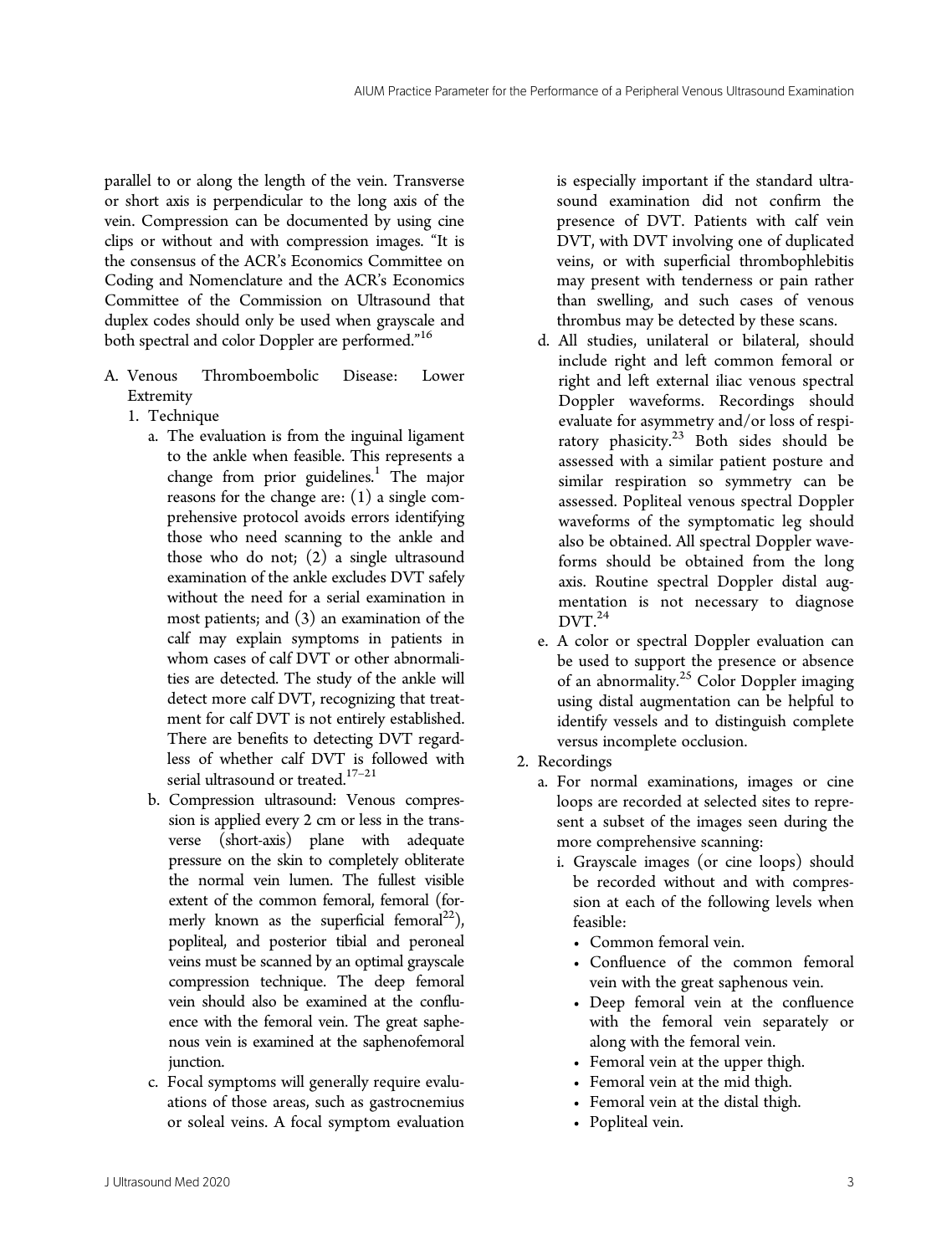- Representative images without and with compression (or cine loops) of posterior tibial and peroneal veins with both veins on the images or as separate images for each vein.
- ii. Color and spectral Doppler waveforms from the long axis should be recorded at each of the following levels:
	- Right common femoral or external iliac vein.
	- Left common femoral or external iliac vein.
	- Popliteal vein on the symptomatic side or on both sides if the examination is bilateral.
- b. Abnormal symptoms or findings generally require additional images to document the complete extent of the abnormalities.
	- i. The extent and location of sites where the veins fail to compress completely should be clearly recorded and generally require additional images. Long-axis views without compression and color/power Doppler imaging may be helpful to characterize abnormal findings.
	- ii. Symptomatic areas in the calf and thigh generally require additional evaluations and additional images if the cause of the symptoms is not readily clarified by the standard examination.
- c. The patient presentation, clinical indication, or clinical management pathways may require protocol adjustments (eg, more detailed evaluation of the superficial venous system) or a bilateral study.<sup>26-28</sup>
- d. Other vascular and nonvascular abnormalities, if found, should be recorded but may require additional imaging for diagnosis or further characterization. Anatomic variations, such as duplications, should be noted.
- B. Venous Insufficiency: Lower Extremity
	- 1. Technique
		- a. Reflux is evaluated as documented by spectral Doppler waveforms showing the baseline and the response to accepted provocative maneuvers.29,30 An abnormal reflux time should be reported.31 Measurement units must be

consistent and can be expressed in units of either milliseconds or seconds. For competent veins, the report can state "There is no abnormal reflux" without or with reporting the actual normal reflux time.

- b. A duplex interrogation should be performed at as many levels as necessary to ensure a complete examination based on the clinical indications and a standard protocol.<sup>30,32-34</sup> Veins in the superficial and deep system should be evaluated for reflux.
- c. The Valsalva maneuver may be used at the groin; however, augmentation of flow with calf compression should generally be used. A rapid cuff inflation system may also be used.
- d. The patient should be standing for the detection or exclusion of reflux. A minimum of a 45° reverse Trendelenburg position can be used if the standing examination is not feasible. The examined leg should be in a non–weight-bearing position. A sitting position can be used for evaluating the superficial and perforating veins of the calf. The patient should not be studied for reflux in the less than  $45^\circ$  supine position.
- e. All spectral Doppler waveforms and measurements should be obtained from the long axis.
- 2. Recording
	- a. Recordings should document the presence, absence, and location of reflux. At a minimum, abnormal reflux times should be measured and reported.
	- b. Recording of the transverse diameter of the vein must be performed.
	- c. Visible varicosities should be documented, and their connection to larger veins should be reported.
	- d. Anatomic variations, such as hypoplastic or aplastic segments, significant accessory veins, or duplications, should be noted.
	- e. The patient presentation, clinical indication, or clinical management pathways may require protocol adjustments, such as a more detailed evaluation of perforating veins, the deep venous system, or a bilateral study.
	- f. Other vascular and nonvascular abnormalities, for example, chronic post-thrombotic changes or obstruction of the deep veins,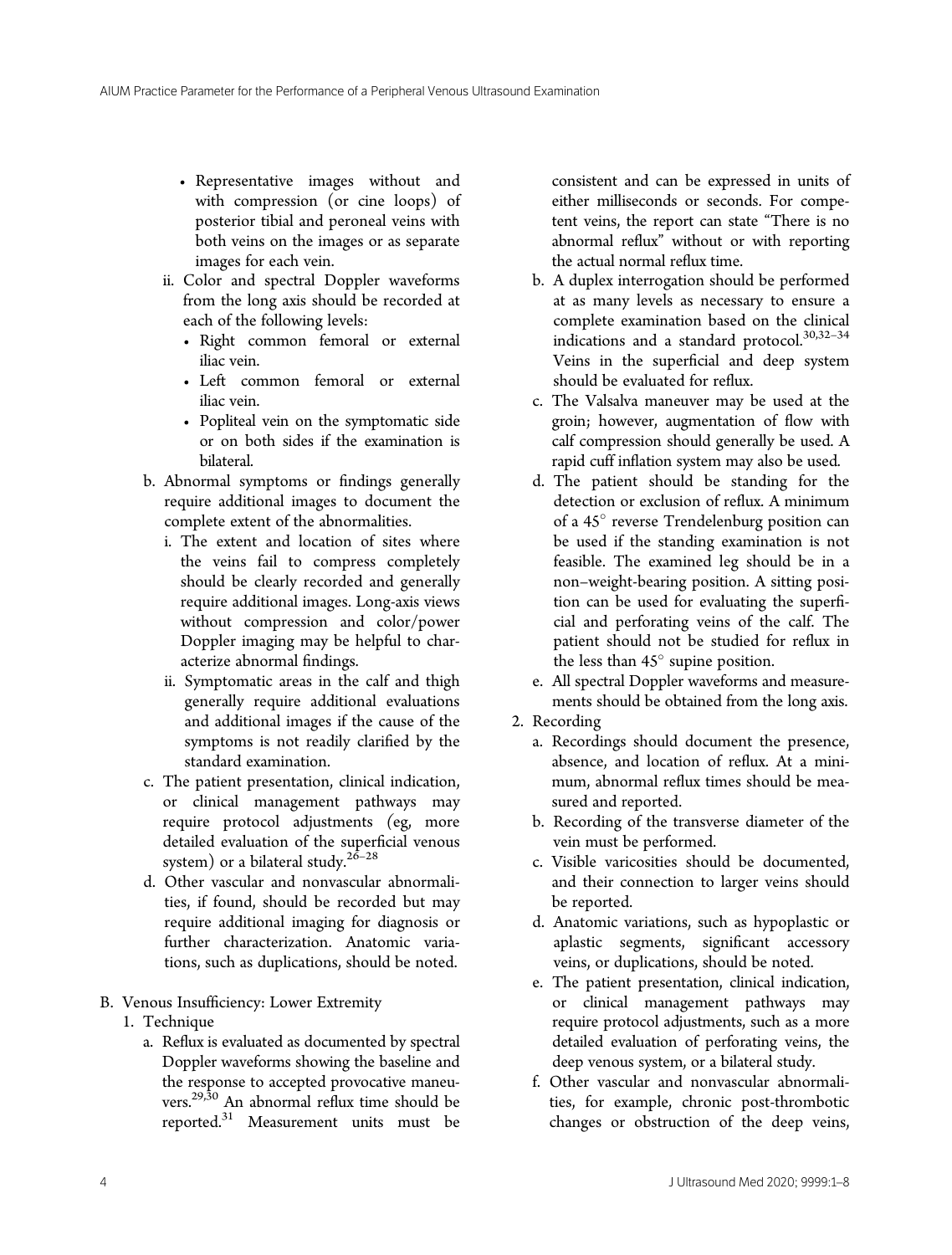should be commented on if found and should be recorded but may require additional imaging for diagnosis or further characterization.

- 3. Interpretation
	- a. A single negative ultrasound finding from the thigh to the ankle generally excludes acute DVT. A more limited study generally requires follow-up in 1 week or further evaluation. $<sup>1</sup>$ </sup>
	- b. Abnormal findings include acute DVT, chronic post-thrombotic changes, and indeterminate (equivocal) results. Indeterminate studies generally need other confirmatory tests or follow-up. Follow-up may be as short as 1 to 3 days and up to 1 week based on findings, symptoms, or risk factors.
	- c. A negative study is usually accurate to exclude femoropopliteal DVT but less accurate to exclude calf DVT. The report may state this: "No DVT in the femoropopliteal veins. No DVT in visible portions of the calf veins."
	- d. Technically compromised studies do occur, most commonly at the calf veins and femoral vein in the Hunter canal.<sup>25,35,36</sup>

A difficult body habitus is a major cause of technically compromised studies. In such circumstances, the study can at times be improved by placing the patient in a reversed Trendelenburg position (improving venous distention), using a lowerfrequency transducer, and using color Doppler imaging, possibly with augmentation, to evaluate for filling defects.

Minor issues, such as an inability to visualize a less than 3-cm segment in an otherwise normal study, are unlikely to be significant. In such circumstances, normal color flow and a normal spectral waveform can help exclude DVT, whereas abnormal Doppler findings should raise clinical suspicion. More compromised studies may require an additional evaluation such as a D-dimer test or follow-up imaging.

- e. Follow-up after an initially negative study may be warranted.<sup>1</sup> Persistent or worsening symptoms, high-risk groups, and those with concern for iliocaval DVT may require further evaluation.
- f. Follow-up after a positive study may be warranted. Calf vein DVT that is not treated

may be followed weekly, generally up to 2 weeks, to exclude extension. Acute DVT on treatment does not need short-term follow-up unless the change will affect management.

- g. Abnormalities in superficial veins and the findings of nonvascular abnormalities should be mentioned in the report. If a specific diagnosis cannot be made, additional evaluation/imaging may be recommended.
- C. Venous Thromboembolic Disease: Upper Extremity<sup>37–39</sup>
	- 1. Technique

An upper extremity duplex evaluation consists of grayscale, color, and spectral Doppler assessments of all of the accessible portions of the internal jugular, subclavian, axillary, and brachiocephalic (innominate) veins as well as compression grayscale ultrasound of the brachial, basilic, cephalic, internal jugular, and axillary veins in the upper arm to the elbow. All accessible veins should be scanned by optimal grayscale and Doppler techniques as well as appropriate positioning. Venous compression is applied to accessible veins in the transverse plane with adequate pressure on the skin to completely obliterate the normal vein lumen. The supine position, if possible, is preferred. Symmetric posture to prevent false asymmetry, if possible, is preferred.

Symptomatic areas, such as the forearm, may require an additional evaluation if the cause of the symptoms is not already clarified by the standard examination.

- 2. Recording
	- a. For each normal examination, at a minimum:
		- i. Grayscale images or cine loops should be recorded without and with compression at each of the following levels:
			- Internal jugular vein
			- Axillary vein
			- Brachial vein in the upper arm
			- Cephalic vein in the upper arm
			- Basilic vein in the upper arm
			- Focal symptomatic areas, if present
		- ii. Color and spectral Doppler images should be recorded at each of the following levels: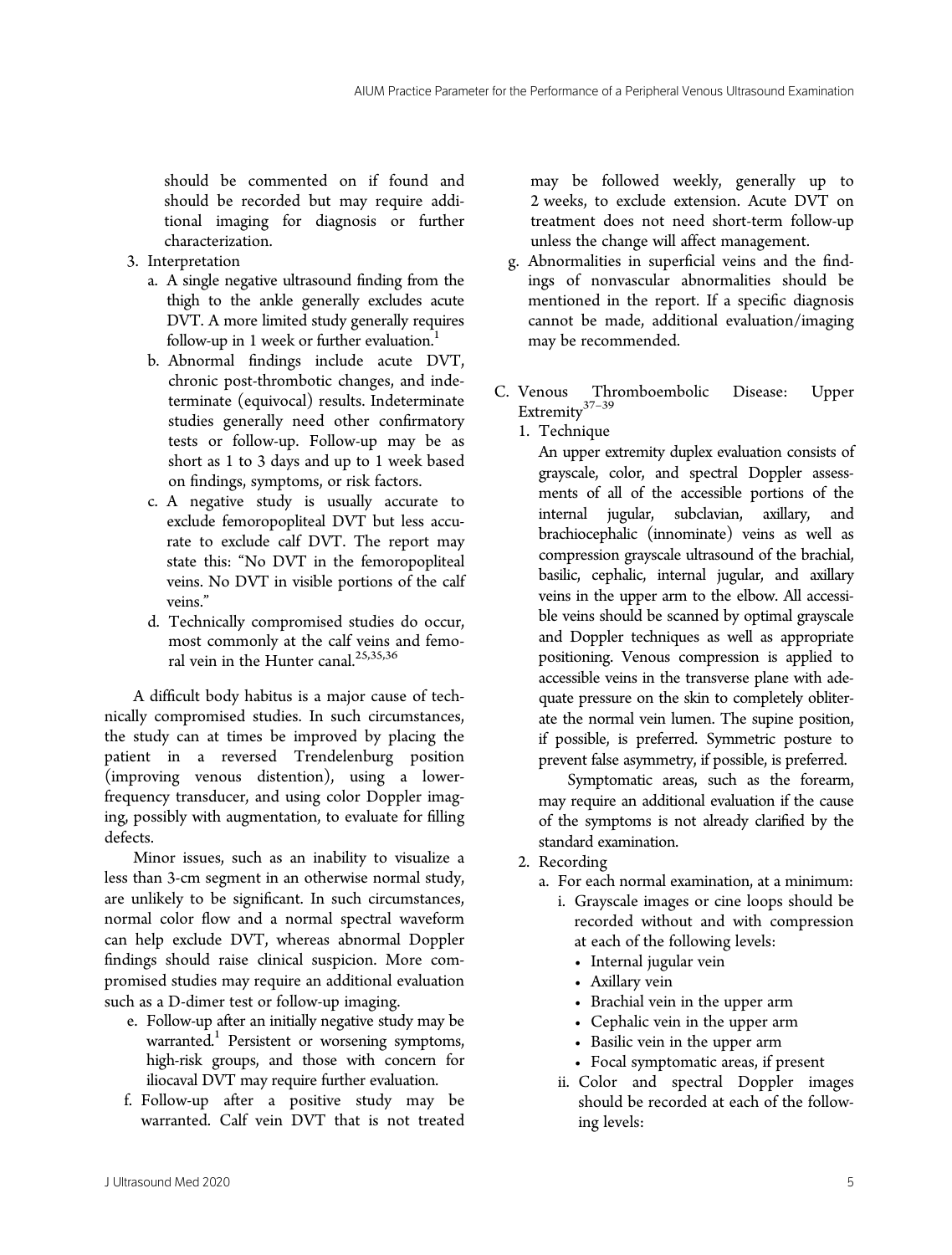- Internal jugular vein
- Subclavian vein
- Axillary vein
- If seen, the brachiocephalic vein, brachial vein, cephalic vein, and basilic vein may be recorded with color Doppler imaging.
- iii. All studies, unilateral or bilateral, should include the right and left subclavian venous spectral Doppler waveforms. Recordings should evaluate for asymmetry or loss of pulsatility and respiratory phasicity.
- iv. All spectral Doppler images should be obtained from the long axis.
- b. Abnormal examinations generally require additional images. The extent and location of sites where the veins fail to compress or fill with color completely should be clearly recorded and generally require additional images. Longaxis views without compression may be helpful to characterize the abnormal vein.
- c. The patient presentation, clinical indication, or clinical management pathways may require protocol adjustments, such as imaging the forearm veins or performing a bilateral study.<sup>26-28</sup>
- d. Other vascular and nonvascular abnormalities, if found, should be recorded but may require additional imaging for diagnosis or further characterization.
- D. Vein Mapping

Mapping of superficial leg or arm veins is performed to determine the patency, size, condition (such as calcification or thickening), and course of superficial veins. If found, duplications and anatomic anomalies should be noted. The location of the vein may be marked on the skin overlying the veins. Tourniquets or other methods to accentuate the veins may be used based on the clinical indication (eg, mapping before hemodialysis grafts or fistulas).

# Documentation

Accurate and complete documentation is essential for high-quality patient care. Written reports and ultrasound images/video clips that contain diagnostic information should be obtained and archived, with recommendations for follow-up studies if clinically applicable, in accordance with the AIUM Practice Parameter for Documentation of an Ultrasound Examination.

# Equipment Specifications

Equipment must be capable of duplex imaging, both real-time imaging with compression of the veins and a Doppler evaluation of the blood flow signals originating from within the lumen of the veins. Imaging should be conducted at the highest clinically appropriate frequency, realizing that there is a trade-off between resolution and beam penetration. This should usually be at a frequency of 5 MHz or greater, with the occasional need for a lower-frequency transducer. In most cases, a linear or curved linear transducer is preferable, but sector scanners can be helpful for difficult patients or for the medial subclavian or brachiocephalic veins. The evaluation of the blood flow signals originating from within the lumen of the vein should be conducted with a carrier frequency of 2.5 MHz or greater. A display of the relative amplitude and direction of moving blood should be available.

Imaging and blood flow analyses are currently performed with duplex ultrasound using range gating. Color Doppler imaging can be used to facilitate the examination.

# Quality and Safety

Policies and procedures related to quality assurance and improvement, safety, infection control, and equipment performance monitoring should be developed and implemented in accordance with the AIUM Standards and Guidelines for the Accreditation of Ultrasound Practices.

ALARA (As Low as Reasonably Achievable) Principle The potential benefits and risks of each examination should be considered. The ALARA principle should be observed for factors that affect the acoustical output and by considering transducer dwell time and total scanning time. Further details on ALARA may be found in the current AIUM publication Medical Ultrasound Safety.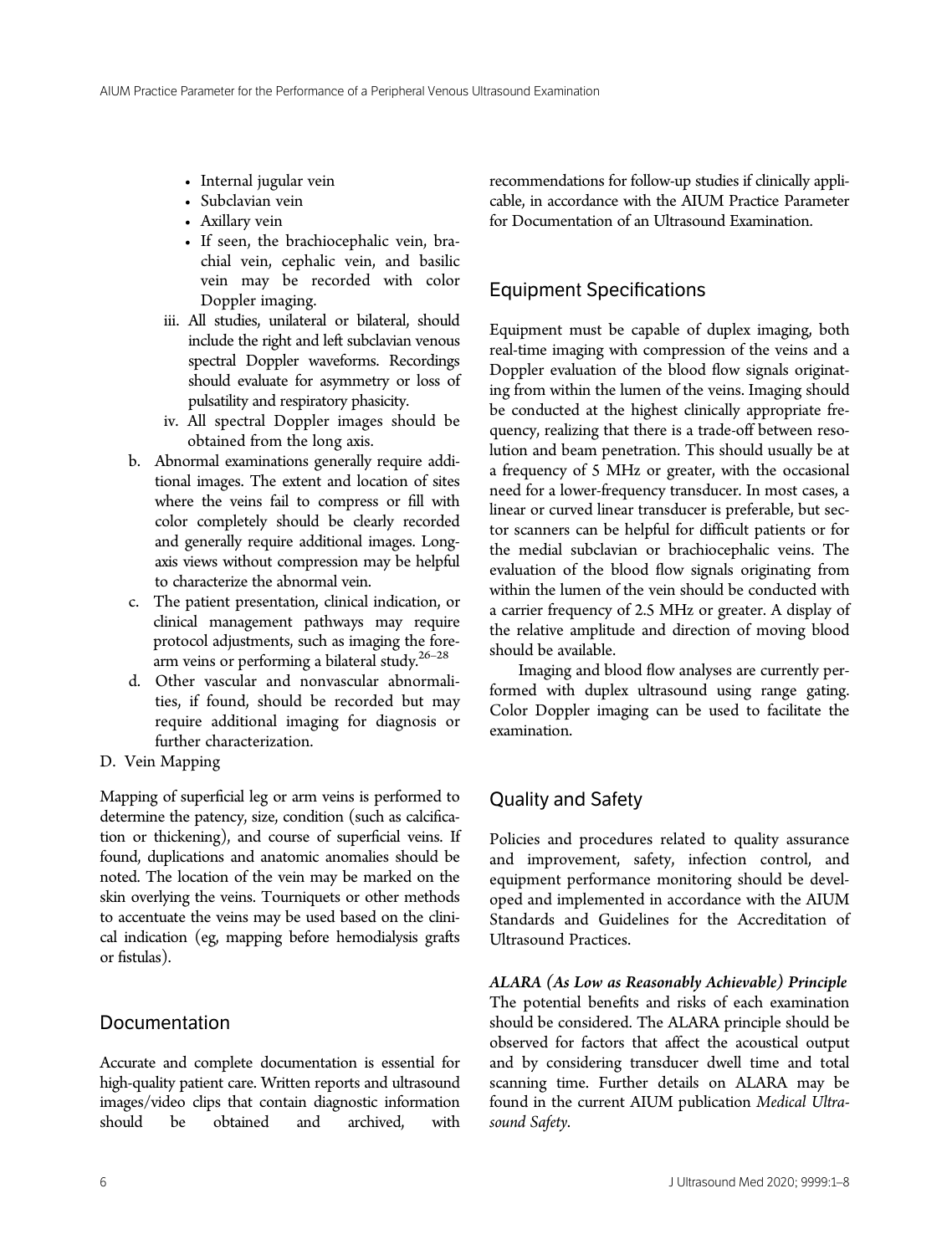#### Infection Control

Transducer preparation, cleaning, and disinfection should follow manufacturer recommendations and be consistent with the AIUM Guidelines for Cleaning and Preparing External- and Internal-Use Ultrasound Transducers Between Patients, Safe Handling, and Use of Ultrasound Coupling Gel.

#### Equipment Performance Monitoring

Monitoring protocols for equipment performance should be developed and implemented in accordance with the AIUM Standards and Guidelines for the Accreditation of Ultrasound Practices.

## Acknowledgments

This parameter was developed by the AIUM in collaboration with the American College of Radiology (ACR), the Society for Pediatric Radiology (SPR), and the Society of Radiologists in Ultrasound (SRU). We are indebted to the many volunteers who contributed their time, knowledge, and energy to developing this document.

#### Collaborative Subcommittees **AIUM**

Joseph F. Polak, MD Margarita V. Revzin, MD

#### ACR

Laurence Needleman, MD, chair Gail N. Morgan, MD Sheila Sheth, MD

#### SPR

Rachelle Goldfisher, MD Cicero T. Silva, MD

#### **SRU**

John S. Pellerito, MD Michelle L. Robbin, MD

#### AIUM Expert Advisory Group

George Berdejo, BA, RVT M. Robert De Jong, RDMS, RDCS, RVT Corinne Deurdulian, MD Shweta Bhatt, MD

#### AIUM Clinical Standards Committee

Bryann Bromley, MD, chair James M. Shwayder, MD, JD, vice chair

Nirvikar Dahiya, MD Rob Goodman, MBBCh, MBA, BMSc Rachel Bo-ming Liu, MD Jean Spitz, MPH, CAE, RDMS John Stephen Pellerito, MD

Original copyright 2006; revised 2019, 2015, 2010 Renamed 2015

## References

- 1. Needleman L, Cronan JJ, Lilly MP, et al. Ultrasound for lower extremity deep venous thrombosis: multidisciplinary recommendations from the Society of Radiologists in Ultrasound consensus conference. Circulation 2018; 137:1505–1515.
- 2. Heit JA. The epidemiology of venous thromboembolism in the community. Arterioscler Thromb Vasc Biol 2008; 28:370–372.
- 3. Snow V, Qaseem A, Barry P, et al. Management of venous thromboembolism: a clinical practice guideline from the American College of Physicians and the American Academy of Family Physicians. Ann Intern Med 2007; 146:204–210.
- 4. US Department of Health and Human Services. The surgeon general's call to action to prevent deep vein thrombosis and pulmonary embolism. US Department of Health and Human Services website; 2008. [http://www.surgeongeneral.gov/topics/deepvein/](http://www.surgeongeneral.gov/topics/deepvein/calltoaction/call-to-) [calltoaction/call-to-](http://www.surgeongeneral.gov/topics/deepvein/calltoaction/call-to-)action-on-dvt-2008.pdf.
- 5. Guyatt GH, Akl EA, Crowther M, Gutterman DD, Schuunemann HJ. Executive summary: antithrombotic therapy and prevention of thrombosis, 9th ed: American College of Chest Physicians evidence-based clinical practice guidelines. Chest 2012; 141(suppl):7S–47S.
- 6. Bach AM, Hann LE. When the common femoral vein is revealed as flattened on spectral Doppler sonography: is it a reliable sign for diagnosis of proximal venous obstruction? AJR Am J Roentgenol 1997; 168:733–736.
- 7. American College of Radiology. ACR–AIUM–SRU practice parameter for the performance of ultrasound vascular mapping for preoperative planning of dialysis access. American College of Radiology website; 2014. [https://www.acr.org/-/media/ACR/Files/Practice-](https://www.acr.org/-/media/ACR/Files/Practice-Parameters/US-PreOpDialysis.pdf)[Parameters/US-PreOpDialysis.pdf](https://www.acr.org/-/media/ACR/Files/Practice-Parameters/US-PreOpDialysis.pdf). Accessed October 1, 2018.
- 8. Prandoni P, Prins MH, Lensing AW, et al. Residual thrombosis on ultrasonography to guide the duration of anticoagulation in patients with deep venous thrombosis: a randomized trial. Ann Intern Med 2009; 150:577–585.
- 9. Kearon C, Akl EA, Ornelas J, et al. Antithrombotic therapy for VTE disease: CHEST guideline and expert panel report. Chest 2016; 149:315–352.
- 10. Bernardi E, Camporese G, Buller HR, et al. Serial 2-point ultrasonography plus D-dimer vs whole-leg color-coded Doppler